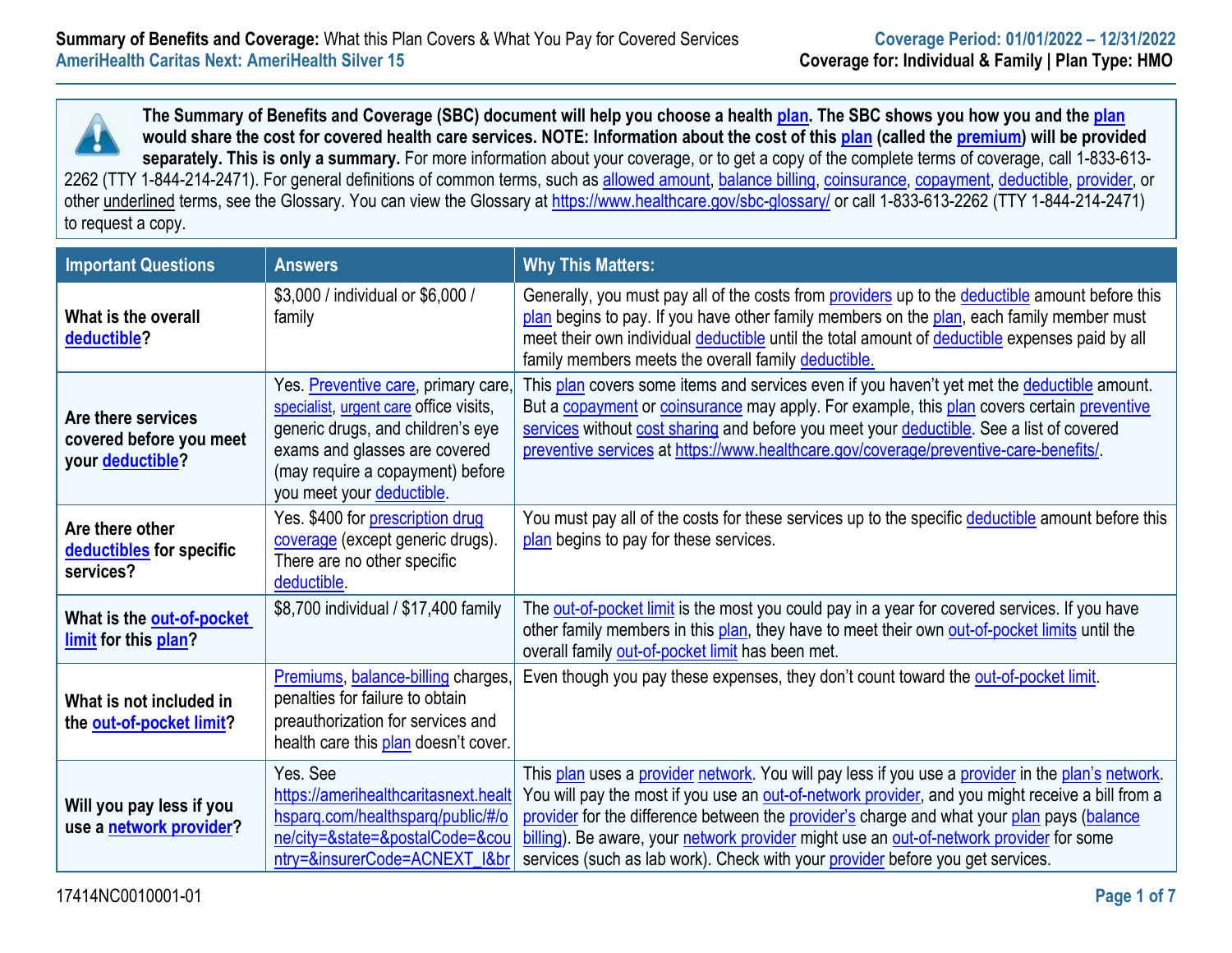| Important Questions                            | <b>Answers</b>                                                                                                                               | <b>Why This Matters:</b>                                  |
|------------------------------------------------|----------------------------------------------------------------------------------------------------------------------------------------------|-----------------------------------------------------------|
|                                                | andCode=ACNEXT&alphaPrefix=&<br>bcbsaProductId=&productCode=N<br>CEX <sub>v</sub> or call 1-833-613-2262 for a<br>list of network providers. |                                                           |
| Do you need a referral to<br>see a specialist? | No.                                                                                                                                          | You can see the specialist you choose without a referral. |

All **[copayment](https://www.healthcare.gov/sbc-glossary/#copayment)** and **[coinsurance](https://www.healthcare.gov/sbc-glossary/#coinsurance)** costs shown in this chart are after your **[deductible](https://www.healthcare.gov/sbc-glossary/#deductible)** has been met, if a **[deductible](https://www.healthcare.gov/sbc-glossary/#deductible)** applies.  $\blacktriangle$ 

|                                                              |                                                     |                                                           | <b>What You Will Pay</b>                                  | <b>Limitations, Exceptions, &amp; Other</b>                                                                                                                                                                                                              |
|--------------------------------------------------------------|-----------------------------------------------------|-----------------------------------------------------------|-----------------------------------------------------------|----------------------------------------------------------------------------------------------------------------------------------------------------------------------------------------------------------------------------------------------------------|
| <b>Common Medical Event</b>                                  | <b>Services You May Need</b>                        | <b>Network Provider</b><br>(You will pay the least)       | <b>Out-of-Network Provider</b><br>(You will pay the most) | <b>Important Information</b>                                                                                                                                                                                                                             |
| If you visit a health care                                   | Primary care visit to treat an<br>injury or illness | \$15 copay/office visit;<br>deductible does not<br>apply. | Not covered                                               | First three visits covered at no charge.<br>Virtual Visits from AmeriHealth Caritas Next<br>designated virtual care providers covered in<br>full, deductible does not apply. Refer to the<br>policy for more information about Virtual<br>Care Services. |
| provider's office or<br>clinic                               | <b>Specialist</b> visit                             | \$85 copay/visit;<br>deductible does not<br>apply         | Not covered                                               | None.                                                                                                                                                                                                                                                    |
|                                                              | Preventive care/screening/<br>immunization          | No Charge                                                 | Not covered                                               | You may have to pay for services that aren't<br>preventive. Ask your provider if the services<br>needed are preventive. Then check what<br>your plan will pay for.                                                                                       |
|                                                              | Diagnostic test (x-ray, blood<br>work)              | 30% coinsurance                                           | Not covered                                               | Prior authorization may be required.<br>Covered No limit.                                                                                                                                                                                                |
| If you have a test                                           | Imaging (CT/PET scans,<br>MRI <sub>s</sub> )        | 30% coinsurance                                           | Not covered                                               | Prior authorization may be required.<br>Covered No limit.                                                                                                                                                                                                |
| If you need drugs to                                         | ACA tier (preventative drugs)                       | No Charge                                                 | Not covered                                               |                                                                                                                                                                                                                                                          |
| treat your illness or<br>condition<br>More information about | Preferred generic drugs                             | \$15 copay/prescription;<br>deductible does not<br>apply  | Not covered                                               | Covers up to a 30-day supply (retail<br>subscription); 31-90 day supply (mail-order                                                                                                                                                                      |
| prescription drug<br>coverage is available at                | Non-preferred generic drugs                         | \$25 copay/prescription;<br>deductible does not           | Not covered                                               | prescription). Copay shown is per retail                                                                                                                                                                                                                 |

[\* For more information about limitations and exceptions, see the [plan](https://www.healthcare.gov/sbc-glossary/#plan) or policy document at [\[www.insert.com\]](http://www.insert.com/).] **Page 2 of 7**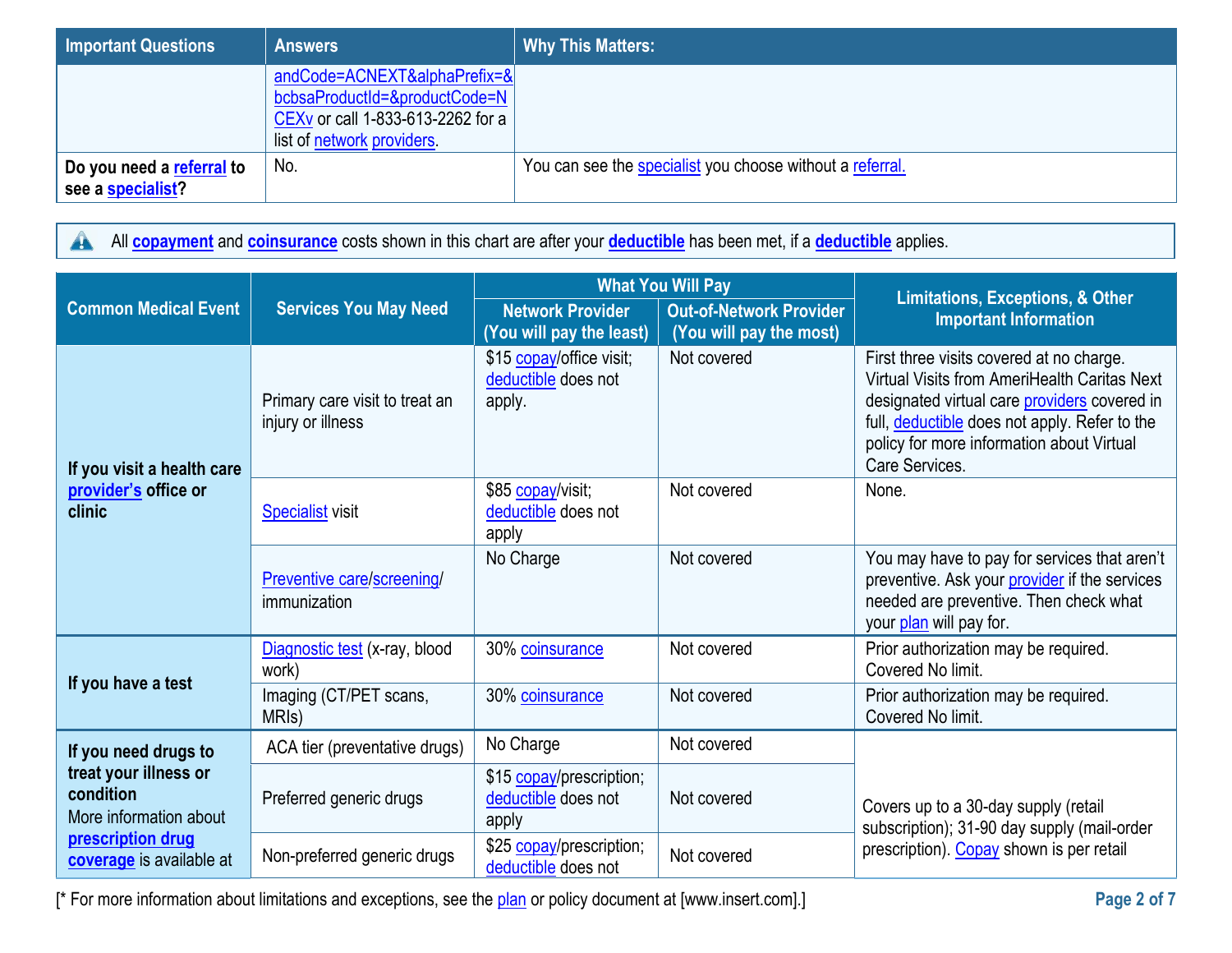|                                                                  |                                                   | <b>What You Will Pay</b>                                         |                                                           | <b>Limitations, Exceptions, &amp; Other</b>                                                                                                                                                                                       |  |
|------------------------------------------------------------------|---------------------------------------------------|------------------------------------------------------------------|-----------------------------------------------------------|-----------------------------------------------------------------------------------------------------------------------------------------------------------------------------------------------------------------------------------|--|
| <b>Common Medical Event</b>                                      | <b>Services You May Need</b>                      | <b>Network Provider</b><br>(You will pay the least)              | <b>Out-of-Network Provider</b><br>(You will pay the most) | <b>Important Information</b>                                                                                                                                                                                                      |  |
| http://client.formularynavi<br>gator.com/Search.aspx?s           |                                                   | apply                                                            |                                                           | prescription. Mail order copay is 2.5 times<br>retail copay. Coinsurance shown is for both                                                                                                                                        |  |
| iteCode=6186787868                                               | Preferred brand drugs                             | \$40 copay/prescription<br>after prescription drug<br>deductible | Not covered                                               | retail and mail order prescriptions. Prior<br>authorization / step therapy may be required.                                                                                                                                       |  |
|                                                                  | Non-preferred brand drugs                         | 40% after prescription<br>drug deductible                        | Not covered                                               |                                                                                                                                                                                                                                   |  |
|                                                                  | <b>Specialty drugs</b>                            | 40% after prescription<br>drug deductible                        | Not covered                                               |                                                                                                                                                                                                                                   |  |
| If you have outpatient                                           | Facility fee (e.g., ambulatory<br>surgery center) | 30% coinsurance                                                  | Not covered                                               | Prior authorization may be required.<br>Covered No limit.                                                                                                                                                                         |  |
| surgery                                                          | Physician/surgeon fees                            | 30% coinsurance                                                  | Not covered                                               | Prior authorization may be required.<br>Covered No limit.                                                                                                                                                                         |  |
|                                                                  | <b>Emergency room care</b>                        | \$750 copay/visit after<br>deductible                            | \$750 copay/visit after<br>deductible                     | Copay or Coinsurance amount due for each<br>ER visit after satisfaction of the plan<br>deductible amount. You pay the same level<br>as In-network if it is an emergency as<br>defined in your plan, otherwise Not<br>Covered.     |  |
| If you need immediate<br>medical attention                       | <b>Emergency medical</b><br>transportation        | 30% coinsurance                                                  | 30% coinsurance                                           | Prior authorization may be required for non-<br>emergency situations.                                                                                                                                                             |  |
|                                                                  | <b>Urgent care</b>                                | \$50 copay/visit;<br>deductible does not<br>apply                | Not covered                                               | Out of network Urgent Care services are<br>covered when network providers are<br>temporarily unavailable or inaccessible and<br>if the services are for an urgent condition as<br>defined in your plan, otherwise Not<br>Covered. |  |
| If you have a hospital                                           | Facility fee (e.g., hospital<br>room)             | 30% coinsurance                                                  | Not covered                                               | Prior authorization may be required.<br>Covered No limit.                                                                                                                                                                         |  |
| stay                                                             | Physician/surgeon fees                            | 30% coinsurance                                                  | Not covered                                               | Prior authorization may be required.<br>Covered No limit.                                                                                                                                                                         |  |
| If you need mental<br>health, behavioral<br>health, or substance | Outpatient services                               | 30% coinsurance                                                  | Not covered                                               | Prior authorization may be required.<br>Covered No limit. (PCP and other<br>practitioner visits do not require prior                                                                                                              |  |

[\* For more information about limitations and exceptions, see the [plan](https://www.healthcare.gov/sbc-glossary/#plan) or policy document at [\[www.insert.com\]](http://www.insert.com/).] **Page 3 of 7**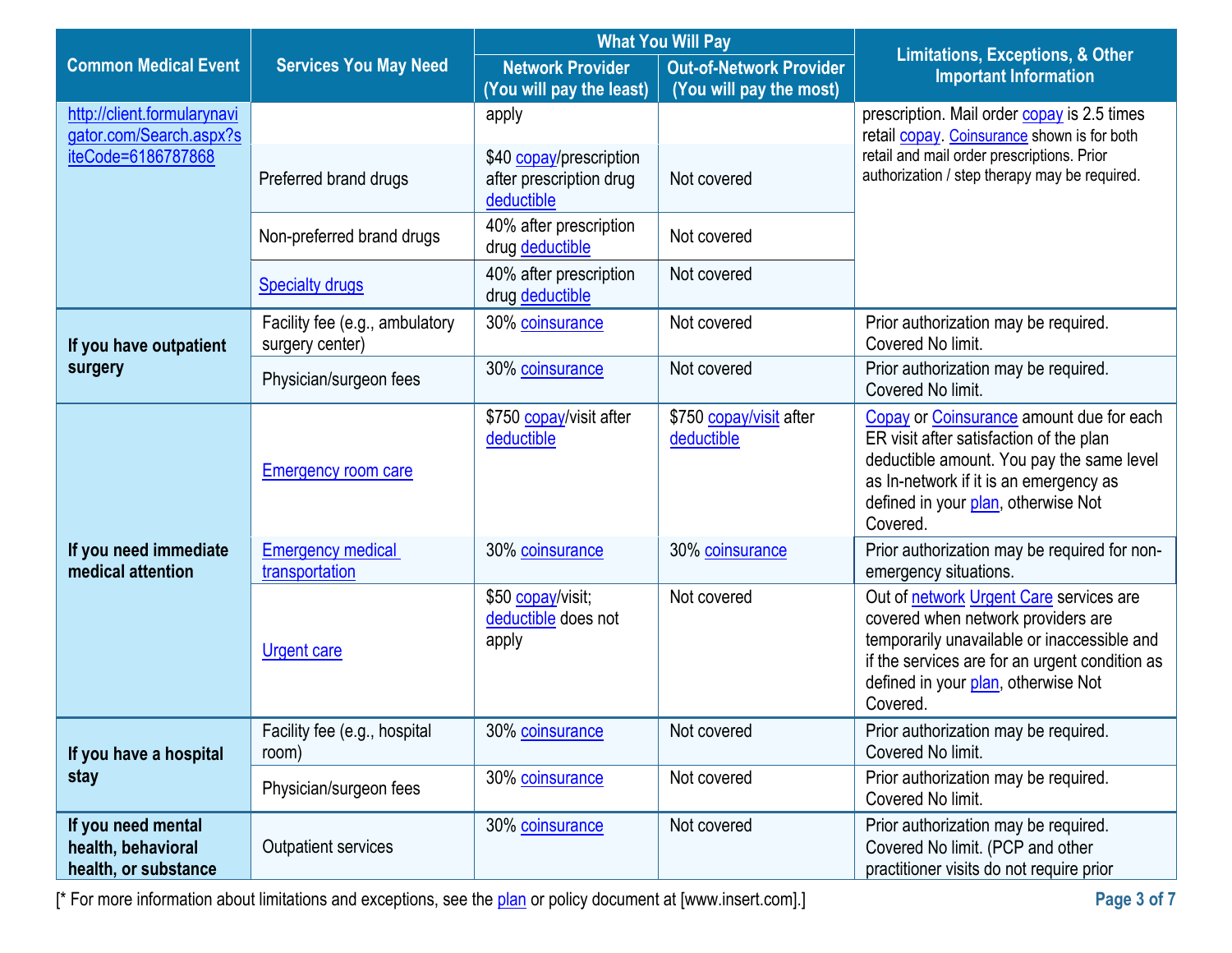|                                                                         |                                              | <b>What You Will Pay</b>                            |                                                           | <b>Limitations, Exceptions, &amp; Other</b>                                                                                                                              |  |
|-------------------------------------------------------------------------|----------------------------------------------|-----------------------------------------------------|-----------------------------------------------------------|--------------------------------------------------------------------------------------------------------------------------------------------------------------------------|--|
| <b>Common Medical Event</b>                                             | <b>Services You May Need</b>                 | <b>Network Provider</b><br>(You will pay the least) | <b>Out-of-Network Provider</b><br>(You will pay the most) | <b>Important Information</b>                                                                                                                                             |  |
| abuse services                                                          |                                              |                                                     |                                                           | authorization).                                                                                                                                                          |  |
|                                                                         | Inpatient services                           | 30% coinsurance                                     | Not covered                                               | Prior authorization may be required.<br>Covered No limit.                                                                                                                |  |
|                                                                         | Office visits                                | \$15 copay/visit;<br>deductible does not<br>apply   | Not covered                                               | Cost sharing does not apply for preventive<br>services. Depending on the type of services,                                                                               |  |
| If you are pregnant                                                     | Childbirth/delivery<br>professional services | 30% coinsurance                                     | Not covered                                               | a coinsurance may apply. Maternity care<br>may include tests and services described                                                                                      |  |
|                                                                         | Childbirth/delivery facility<br>services     | 30% coinsurance                                     | Not covered                                               | elsewhere in the SBC (i.e., ultrasound).                                                                                                                                 |  |
|                                                                         | Home health care                             | 30% coinsurance                                     | Not covered                                               | Prior authorization may be required.<br>Covered No limit.                                                                                                                |  |
|                                                                         | <b>Rehabilitation services</b>               | \$75 copay/visit;<br>deductible does not<br>apply   | Not covered                                               | Prior authorization may be required.<br>Combined 30 visits/year for<br>physical/occupational therapy and<br>chiropractic services. 30 visits/year for<br>speech therapy. |  |
| If you need help<br>recovering or have<br>other special health<br>needs | <b>Habilitation services</b>                 | \$75 copay/visit;<br>deductible does not<br>apply   | Not covered                                               | Prior authorization may be required.<br>Combined 30 visits/year for<br>physical/occupational therapy and<br>chiropractic services. 30 visits/year for<br>speech therapy. |  |
|                                                                         | <b>Skilled nursing care</b>                  | 30% coinsurance                                     | Not covered                                               | Prior authorization may be required. Limits<br>may apply.                                                                                                                |  |
|                                                                         | Durable medical equipment                    | 30% coinsurance                                     | Not covered                                               | Prior authorization may be required. Limits<br>may apply.                                                                                                                |  |
|                                                                         | <b>Hospice services</b>                      | 30% coinsurance                                     | Not covered                                               | Prior authorization may be required.<br>Covered No limit.                                                                                                                |  |
|                                                                         | Children's eye exam                          | No Charge                                           | Not covered                                               | Limited to 1 exam per year.                                                                                                                                              |  |
| If your child needs<br>dental or eye care                               | Children's glasses                           | No Charge                                           | Not covered                                               | Limited to 1 pair of Children's glasses per<br>year.                                                                                                                     |  |
|                                                                         | Children's dental check-up                   | Not covered                                         | Not covered                                               | -----None-----                                                                                                                                                           |  |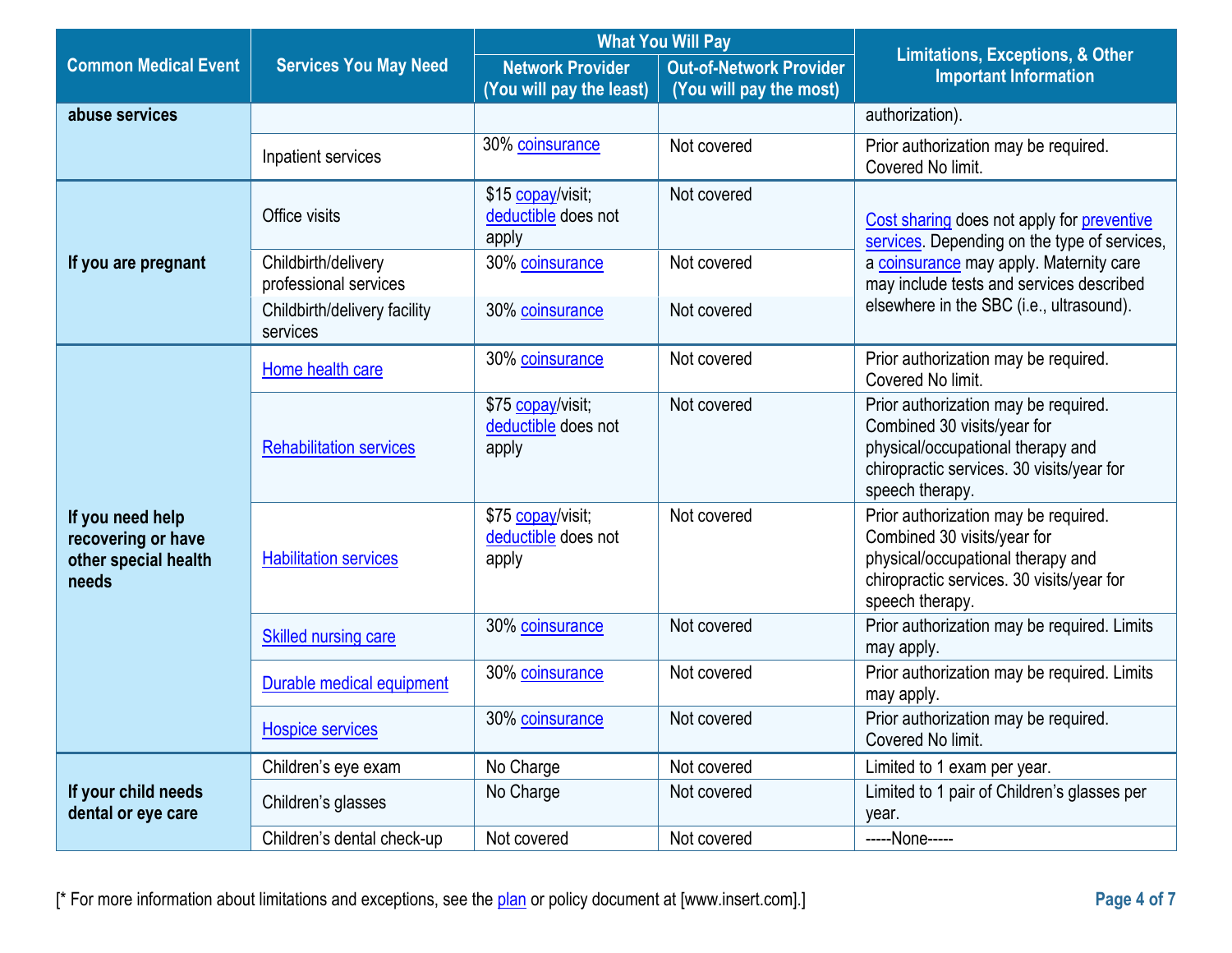**Excluded Services & Other Covered Services:**

|                                                                                                                              | Services Your Plan Generally Does NOT Cover (Check your policy or plan document for more information and a list of any other excluded services.) |                                                  |                                                                                                                               |           |                                                                           |
|------------------------------------------------------------------------------------------------------------------------------|--------------------------------------------------------------------------------------------------------------------------------------------------|--------------------------------------------------|-------------------------------------------------------------------------------------------------------------------------------|-----------|---------------------------------------------------------------------------|
|                                                                                                                              | Abortion (except in case of rape, incest, or<br>when life of mother is endangered)<br>Acupuncture<br>Cosmetic surgery                            | $\bullet$<br>$\bullet$<br>$\bullet$<br>$\bullet$ | Dental care (Adult)<br>Long-term care<br>Non-emergency care when traveling outside of<br>the U.S.<br>Routine eye care (Adult) |           | Weight loss programs                                                      |
| Other Covered Services (Limitations may apply to these services. This isn't a complete list. Please see your plan document.) |                                                                                                                                                  |                                                  |                                                                                                                               |           |                                                                           |
|                                                                                                                              | Bariatric surgery<br>Chiropractic care (Limited to 30 specialist visits<br>combined with occupational and physical<br>therapy)                   | $\bullet$                                        | Hearing aids (Limited to once every 36 months)<br>Infertility treatment (Limited to 3 treatments per<br>lifetime)             | $\bullet$ | Private-duty nursing<br>Routine foot care (Limited to diabetes care only) |

Your Rights to Continue Coverage: There are agencies that can help if you want to continue your coverage after it ends. The contact information for those agencies is: U.S. Department of Labor, Employee Benefits Security Administration at 1-866-444-3272 or [www.dol.gov/ebsa,](http://www.dol.gov/ebsa) or the U.S. Department of Health and Human Services at 1-877-267-2323 x61565 or [www.cciio.cms.gov,](http://www.cciio.cms.gov/) or North Carolina Department of Insurance, 1201 Mail Service Center, Raleigh, NC 27699-1201, Phone No. 1-800-546-5664 or 1-919-807-6750. Other coverage options may be available to you, too, including buying individual insurance coverage through the [Health Insurance](https://www.healthcare.gov/sbc-glossary/#health-insurance) [Marketplace.](https://www.healthcare.gov/sbc-glossary/#marketplace) For more information about the [Marketplace,](https://www.healthcare.gov/sbc-glossary/#marketplace) visit [www.HealthCare.gov](http://www.healthcare.gov/) or call 1-800-318- 2596.

Your Grievance and Appeals Rights: There are agencies that can help if you have a complaint against your [plan](https://www.healthcare.gov/sbc-glossary/#plan) for a denial of a [claim.](https://www.healthcare.gov/sbc-glossary/#claim) This complaint is called a [grievance](https://www.healthcare.gov/sbc-glossary/#grievance) or [appeal.](https://www.healthcare.gov/sbc-glossary/#appeal) For more information about your rights, look at the explanation of benefits you will receive for that medical [claim.](https://www.healthcare.gov/sbc-glossary/#claim) Your [plan](https://www.healthcare.gov/sbc-glossary/#plan) documents also provide complete information on how to submit a [claim,](https://www.healthcare.gov/sbc-glossary/#claim) [appeal,](https://www.healthcare.gov/sbc-glossary/#appeal) or a [grievance](https://www.healthcare.gov/sbc-glossary/#grievance) for any reason to your [plan.](https://www.healthcare.gov/sbc-glossary/#plan) For more information about your rights, this notice, or assistance, contact: North Carolina Department of Insurance at 1201 Mail Service Center, Raleigh, NC 27699-1201, Phone no. 1-800-546-5664 or [ncdoi.com.](file:///C:/Users/Emily.quinn/AppData/Local/Microsoft/Windows/INetCache/Content.Outlook/9RQ0JR9R/ncdoi.com)

Additionally, a consumer assistance program can help you file your [appeal.](https://www.healthcare.gov/sbc-glossary/#appeal) Contact North Carolina Department of Insurance, Health Insurance Smart NC at 1-877-885-0231 or [ncdoi.com.](file:///C:/Users/Yan.Zhou/Documents/Project%20Work/AHC/05.%20Product/SBC/ncdoi.com)

#### **Does this plan provide Minimum Essential Coverage? Yes**

[Minimum Essential Coverage](https://www.healthcare.gov/sbc-glossary/#minimum-essential-coverage) generally includes [plans,](https://www.healthcare.gov/sbc-glossary/#plan) [health insurance](https://www.healthcare.gov/sbc-glossary/#health-insurance) available through the [Marketplace](https://www.healthcare.gov/sbc-glossary/#marketplace) or other individual market policies, Medicare, Medicaid, CHIP, TRICARE, and certain other coverage. If you are eligible for certain types of [Minimum Essential Coverage,](https://www.healthcare.gov/sbc-glossary/#minimum-essential-coverage) you may not be eligible for the [premium tax credit.](https://www.healthcare.gov/sbc-glossary/#premium-tax-credits)

**Does this plan meet the Minimum Value Standards? Not Applicable**

If your [plan](https://www.healthcare.gov/sbc-glossary/#plan) doesn't meet the [Minimum Value Standards,](https://www.healthcare.gov/sbc-glossary/#minimum-value-standard) you may be eligible for a [premium tax credit](https://www.healthcare.gov/sbc-glossary/#premium-tax-credits) to help you pay for a plan through the [Marketplace.](https://www.healthcare.gov/sbc-glossary/#marketplace)

### **Language Access Services:**

[Spanish (Español): Para obtener asistencia en Español, llame al [1-833-613-2262].

[Tagalog (Tagalog): Kung kailangan ninyo ang tulong sa Tagalog tumawag sa [1-833-613-2262].

[Chinese (中文): 如果需要中文的帮助, 请拨打这个号码[1-833-613-2262].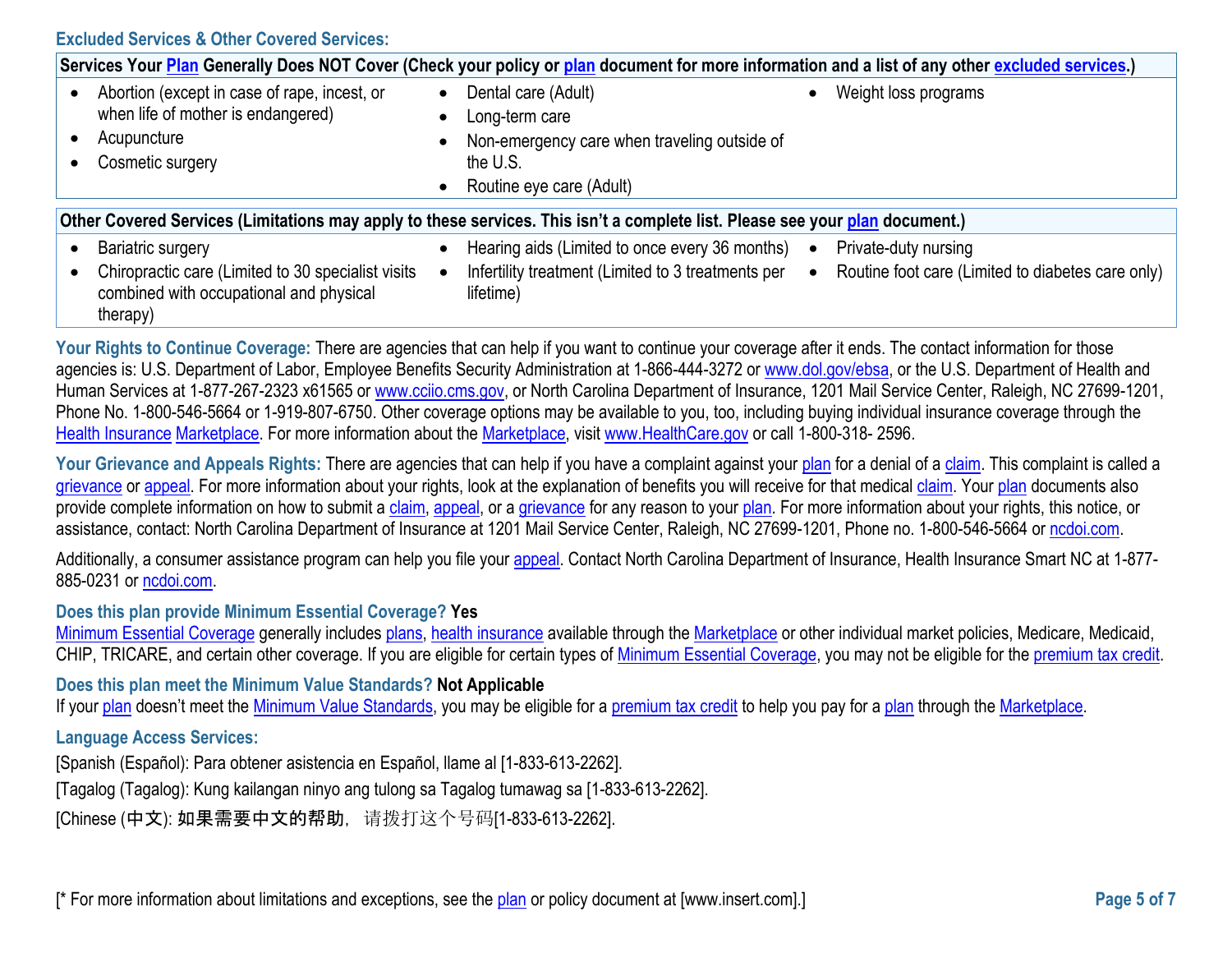*To see examples of how this [plan](https://www.healthcare.gov/sbc-glossary/#plan) might cover costs for a sample medical situation, see the next section.*

**PRA Disclosure Statement:** According to the Paperwork Reduction Act of 1995, no persons are required to respond to a collection of information unless it displays a valid OMB control number. The valid OMB control number for this information collection is **0938-1146**. The time required to complete this information collection is estimated to average **0.08** hours per response, including the time to review instructions, search existing data resources, gather the data needed, and complete and review the information collection. If you have comments concerning the accuracy of the time estimate(s) or suggestions for improving this form, please write to: CMS, 7500 Security Boulevard, Attn: PRA Reports Clearance Officer, Mail Stop C4-26-05, Baltimore, Maryland 21244-1850.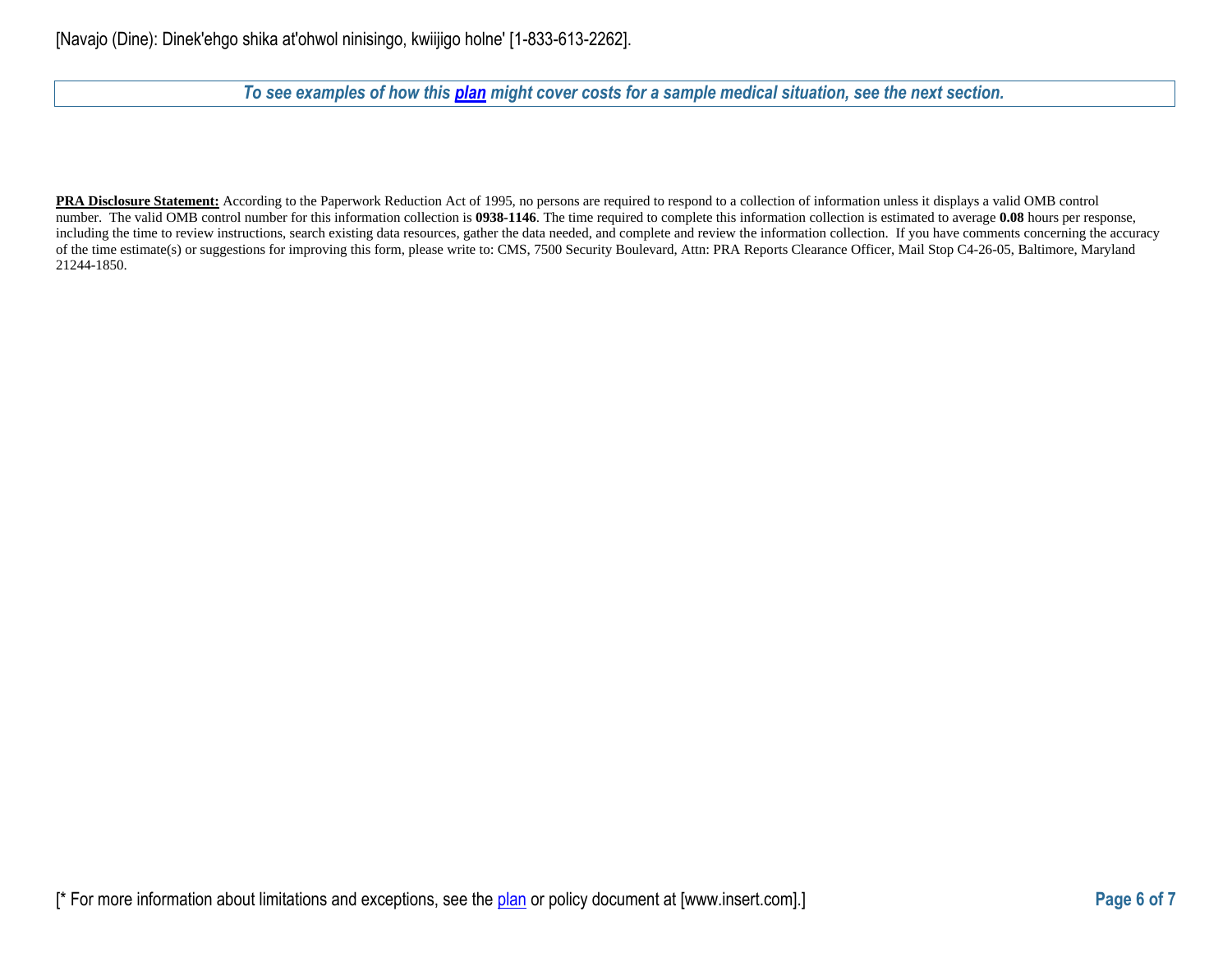# **About these Coverage Examples:**



**This is not a cost estimator.** Treatments shown are just examples of how this [plan](https://www.healthcare.gov/sbc-glossary/#plan) might cover medical care. Your actual costs will be different depending on the actual care you receive, the prices your [providers](https://www.healthcare.gov/sbc-glossary/#provider) charge, and many other factors. Focus on the [cost-sharing](https://www.healthcare.gov/sbc-glossary/#cost-sharing) amounts [\(deductibles,](https://www.healthcare.gov/sbc-glossary/#deductible) [copayments](https://www.healthcare.gov/sbc-glossary/#copayment) and [coinsurance\)](https://www.healthcare.gov/sbc-glossary/#coinsurance) and [excluded services](https://www.healthcare.gov/sbc-glossary/#excluded-services) under the [plan.](https://www.healthcare.gov/sbc-glossary/#plan) Use this information to compare the portion of costs you might pay under different health [plans.](https://www.healthcare.gov/sbc-glossary/#plan) Please note these coverage examples are based on self-only coverage.

| Peg is Having a Baby                         |
|----------------------------------------------|
| (9 months of in-network pre-natal care and a |
| hospital delivery)                           |
|                                              |

| The plan's overall deductible               | \$3,000 |
|---------------------------------------------|---------|
| Specialist [cost sharing]                   | \$75    |
| ■ Hospital (facility) <i>[cost sharing]</i> | 30%     |
| ■ Other <i>[cost sharing]</i>               | 30%     |

**This EXAMPLE event includes services like:** [Specialist](https://www.healthcare.gov/sbc-glossary/#specialist) office visits *(prenatal care)* Childbirth/Delivery Professional Services Childbirth/Delivery Facility Services [Diagnostic tests](https://www.healthcare.gov/sbc-glossary/#diagnostic-test) *(ultrasounds and blood work)* [Specialist](https://www.healthcare.gov/sbc-glossary/#specialist) visit *(anesthesia)*

| <b>Total Example Cost</b>       | \$12,700 |  |  |
|---------------------------------|----------|--|--|
| In this example, Peg would pay: |          |  |  |
| <b>Cost Sharing</b>             |          |  |  |
| <b>Deductibles</b>              | \$3,000  |  |  |
| Copayments                      | \$50     |  |  |
| Coinsurance                     | \$2,900  |  |  |
| What isn't covered              |          |  |  |
| Limits or exclusions            | \$0      |  |  |
| The total Peg would pay is      | \$5,950  |  |  |

**Managing Joe's Type 2 Diabetes**  (a year of routine in-network care of a wellcontrolled condition)

| The plan's overall deductible               | \$3,000 |
|---------------------------------------------|---------|
| Specialist [cost sharing]                   | \$75    |
| ■ Hospital (facility) <i>[cost sharing]</i> | 30%     |
| ■ Other [cost sharing]                      | 30%     |

**This EXAMPLE event includes services like:** [Primary care physician](https://www.healthcare.gov/sbc-glossary/#primary-care-physician) office visits *(including disease education)* [Diagnostic tests](https://www.healthcare.gov/sbc-glossary/#diagnostic-test) *(blood work)* [Prescription drugs](https://www.healthcare.gov/sbc-glossary/#prescription-drugs) Durable [medical equipment](https://www.healthcare.gov/sbc-glossary/#durable-medical-equipment) *(glucose meter)*

| <b>Total Example Cost</b>       | \$5,600 |  |
|---------------------------------|---------|--|
| In this example, Joe would pay: |         |  |
| <b>Cost Sharing</b>             |         |  |
| <b>Deductibles</b>              | \$1,300 |  |
| Copayments                      | \$900   |  |
| Coinsurance                     | \$0     |  |
| What isn't covered              |         |  |
| Limits or exclusions            | \$0     |  |
| The total Joe would pay is      | \$2,200 |  |

**Mia's Simple Fracture** (in-network emergency room visit and follow up care)

| ■ The plan's overall deductible             | \$3,000 |
|---------------------------------------------|---------|
| Specialist [cost sharing]                   | \$75    |
| ■ Hospital (facility) <i>[cost sharing]</i> | 30%     |
| ■ Other [cost sharing]                      | 30%     |

# **This EXAMPLE event includes services like:**

[Emergency room care](https://www.healthcare.gov/sbc-glossary/#emergency-room-care-emergency-services) *(including medical supplies)* [Diagnostic test](https://www.healthcare.gov/sbc-glossary/#diagnostic-test) (*x-ray*) [Durable medical equipment](https://www.healthcare.gov/sbc-glossary/#durable-medical-equipment) *(crutches)* [Rehabilitation services](https://www.healthcare.gov/sbc-glossary/#rehabilitation-services) *(physical therapy)*

|  | \$2,800<br><b>Total Example Cost</b> |  |
|--|--------------------------------------|--|
|--|--------------------------------------|--|

| In this example, Mia would pay: |         |
|---------------------------------|---------|
| Cost Sharing                    |         |
| <b>Deductibles</b>              | \$2,100 |
| Copayments                      | \$500   |
| Coinsurance                     | \$0     |
| What isn't covered              |         |
| Limits or exclusions            | \$0     |
| The total Mia would pay is      | \$2,600 |

The [plan](https://www.healthcare.gov/sbc-glossary/#plan) would be responsible for the other costs of these EXAMPLE covered services.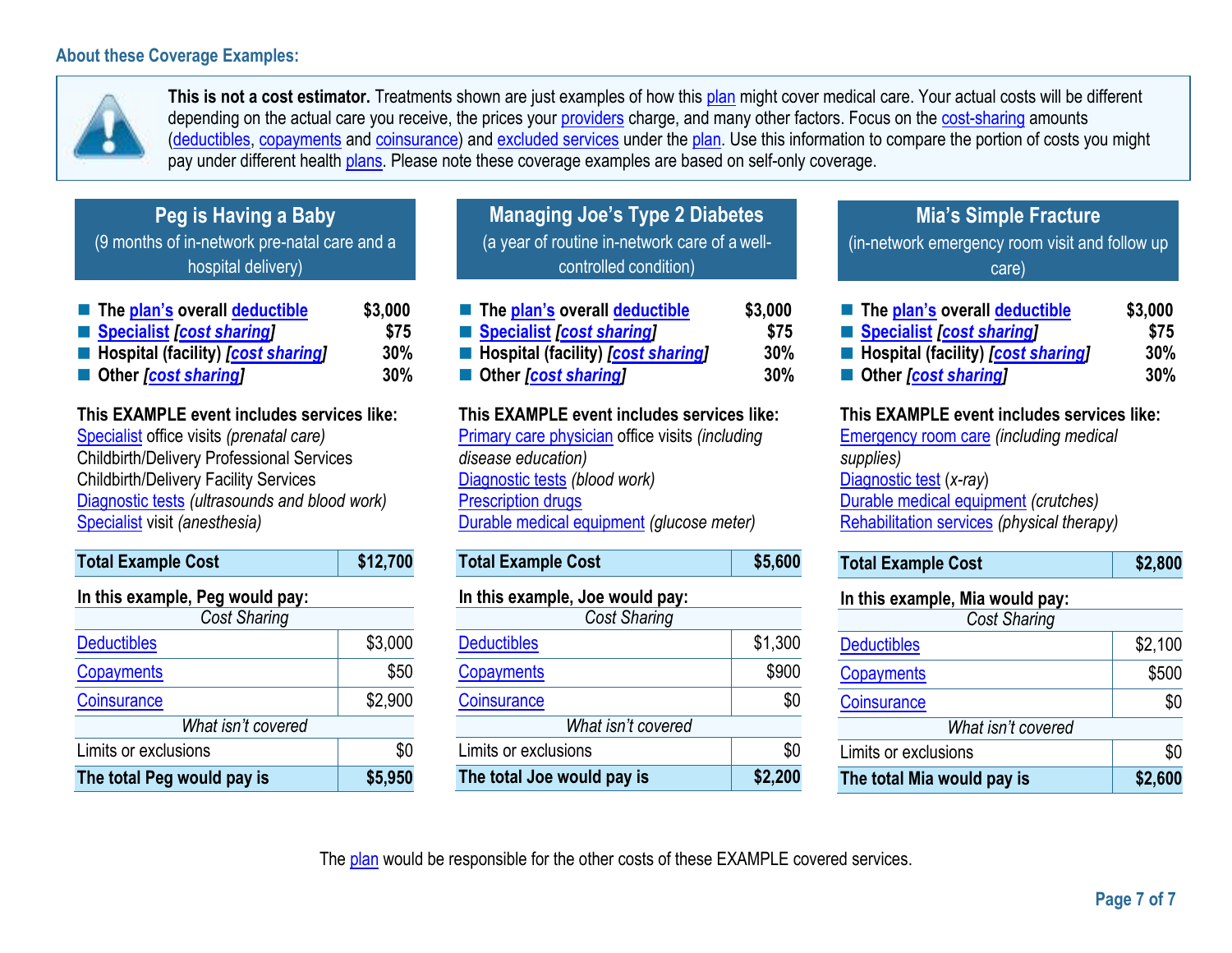

# **Notice of Non-Discrimination**

AmeriHealth Caritas Next complies with applicable federal civil rights laws and does not discriminate based on race, color, national origin, age, disability, creed, religious affiliation, ancestry, sex, gender identity or expression, or sexual orientation. AmeriHealth Caritas Next does not exclude people or treat them differently because of race, color, national origin, age, disability, creed, religious affiliation, ancestry, sex, gender, gender identity or expression, or sexual orientation.

AmeriHealth Caritas Next provides free aids and services to people with disabilities to communicate effectively with us, such as:

- Qualified sign language interpreters
- Written information in other formats (large print, audio, accessible electronic formats, other formats)

AmeriHealth Caritas Next provides free language services to people whose primary language is not English, such as:

- Qualified interpreters
- Information written in other languages

If you need these services, contact Member Services at **1-833-613-2262 (TTY 1-844-214-2471)**.

If you believe that AmeriHealth Caritas Next has failed to provide these services or discriminated in another way based on race, color, national origin, age, disability, or sex, you can file a grievance with:

### **AmeriHealth Caritas Next**

Attention: Appeals and Grievances 200 Stevens Drive Philadelphia, PA 19113

You can also file a civil rights complaint with the U.S. Department of Health and Human Services, Office for Civil Rights:

- Electronically through the Office for Civil Rights Complaint Portal, available at **<https://ocrportal.hhs.gov/ocr/portal/lobby.jsf>**
- By mail at:

U.S. Department of Health and Human Services 200 Independence Avenue SW., Room 509F, HHH Building Washington, DC 20201

• By phone at **1-800-368-1019 (TDD: 1-800-537-7697)**

Complaint forms are available at **[www.hhs.gov/ocr/office/file/index.html](http://www.hhs.gov/ocr/office/file/index.html)**.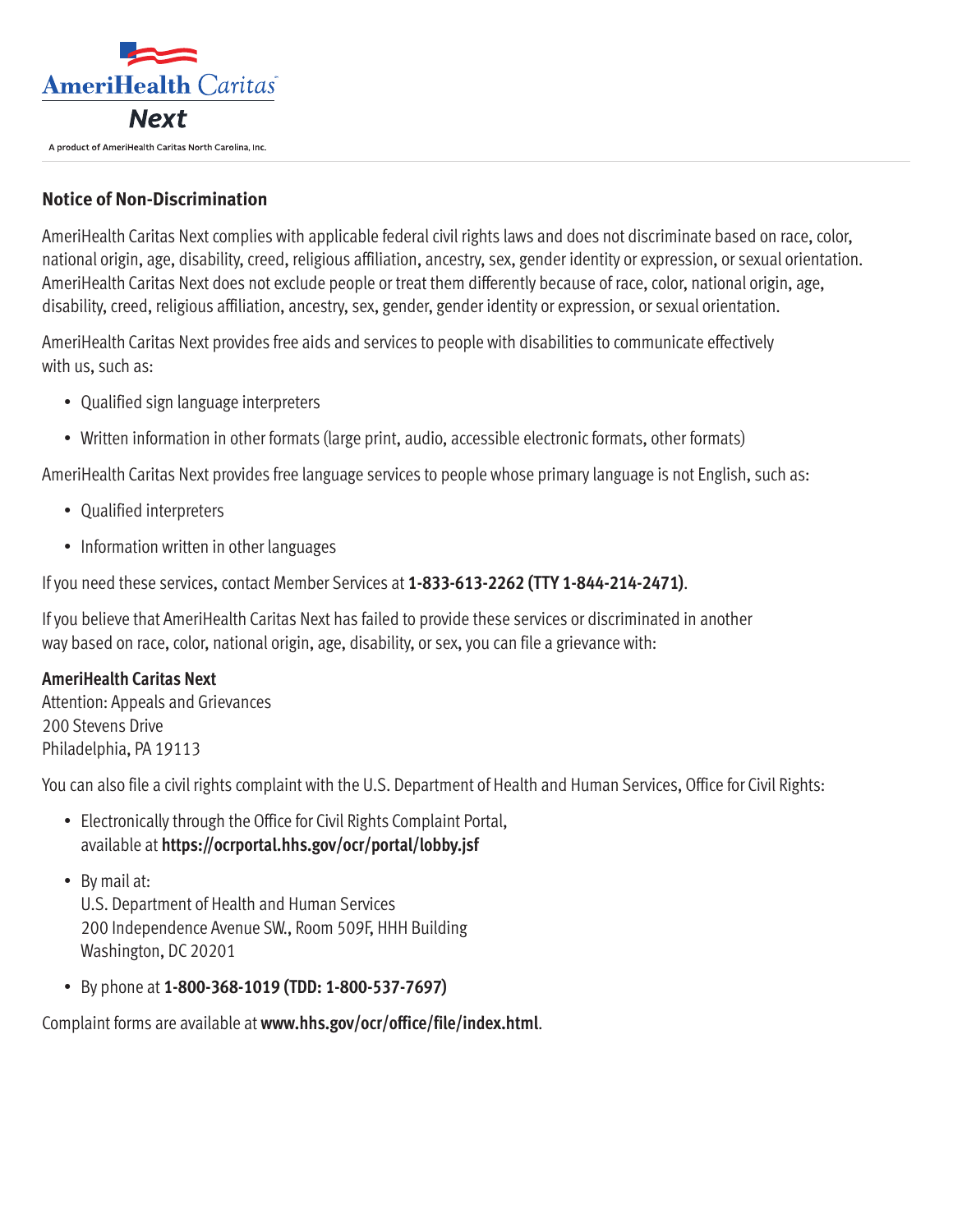English: You can get this material and other plan information in large print for free. To get materials in large print, call Member Services at **1-833-613-2262 (toll free) (TTY 1-844-214-2471)**.

If English is not your first language, we can help. Call **1-833-613-2262 (toll free) (TTY 1-844-214-2471)**. You can ask us for the information in this material in your language. We have access to interpreter services and can help answer your questions in your language.

Spanish: Puede obtener este material y otra información del plan en letra grande de manera gratuita. Para obtener materiales en letra grande, llame a Servicios al Miembros al **1-833-613-2262 (sin cargo) (TTY 1-844-214-2471)**.

Si el inglés no es su idioma principal, podemos ayudarlo. Llame al **1-833-613- 2262 (sin cargo) (TTY 1-844-214-2471)**. Puede solicitarnos recibir la información de este material en su idioma. Tenemos acceso a servicios de interpretación y podemos responder sus preguntas en su idioma.

Simplified Chinese: 您可以免费获取 本资料内容及其他计划相关信息 的大号字体版。如需获取以大号 字体印刷的资料,请致电会员服务 部 **1-833-613-2262 (**免费**) (TTY 1-844- 214-2471)**。

如果英语不是您的第一语言,我们 可以提供帮助。请致电 **1-833-613- 2262 (**免费**) (TTY 1-844-214-2471)**。您 可以使用您的语言向我们索取本资 料中的信息。我们可以提供口译服 务,可以用您的语言解答您的问 题。

Vietnamese: Quý vị có thể nhận tài liệu này cùng các thông tin khác về chương trình dưới dạng bản in cỡ lớn miễn phí. Để nhận được bản in cỡ lớn của tài liệu, vui lòng gọi cho ban Dịch Vụ Hội Viên theo số **1-833-613-2262 (điện thoại miễn phí) (TTY 1-844-214-2471)**.

Chúng tôi có thể giúp đỡ quý vị nếu Tiếng Anh không phải ngôn ngữ chính của quý vị. Hãy gọi **1-833-613-2262 (điện thoại miễn phí) (TTY 1-844-214- 2471)**. Quý vị có thể yêu cầu chúng tôi cung cấp các thông tin trong tài liệu này được trình bày bằng ngôn ngữ của quý vị. Chúng tôi có quyền tiếp cận với dịch vụ thông dịch viên và có thể giúp trả lời các thắc mắc của quý vị bằng ngôn ngữ của quý vị.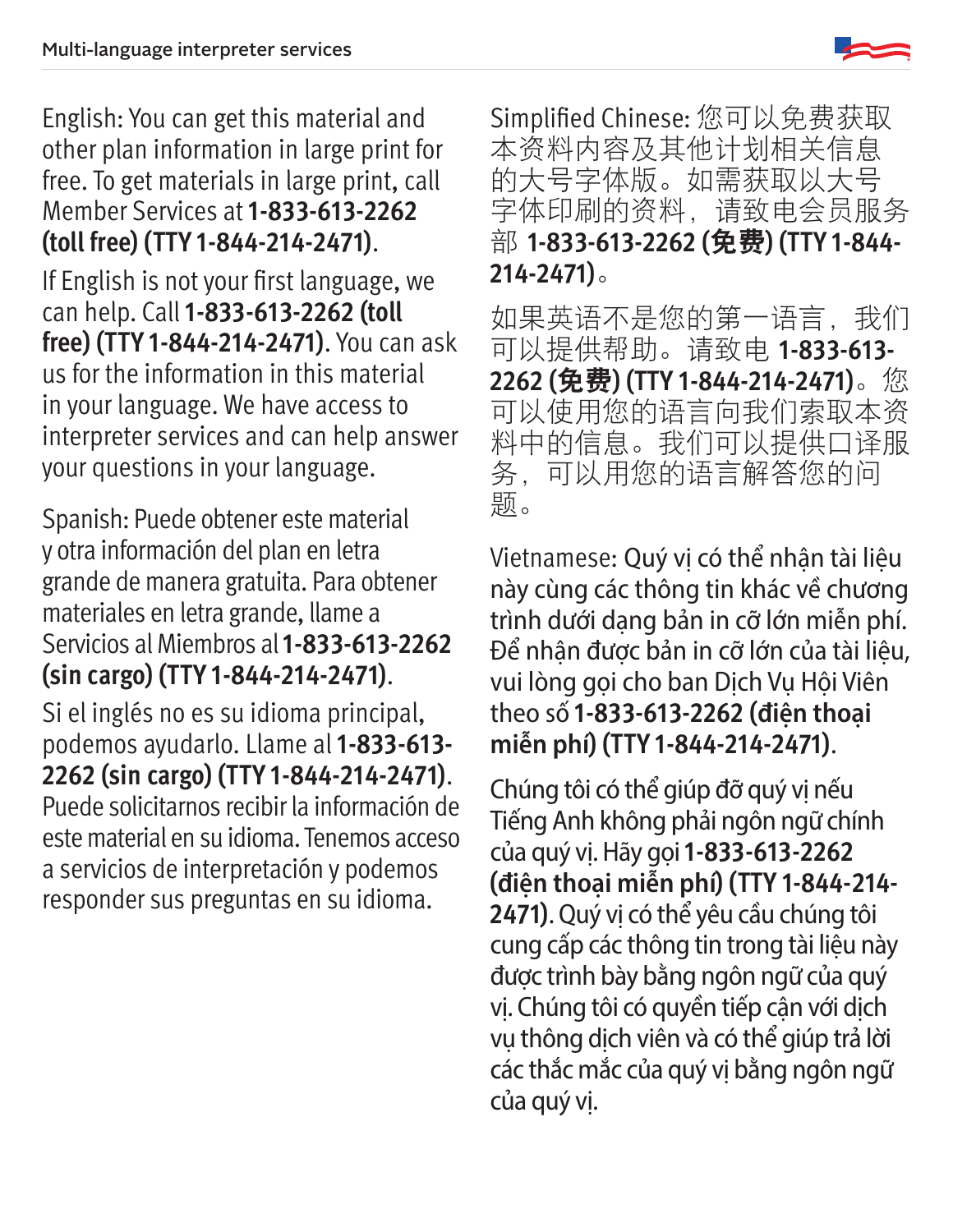

Korean: 본 자료 및 기타 보험 플랜 정보를 확대 문자로 무료로 받아보실 수 있습니다. 본 자료를 확대 문자로 받아보고자 하시는 경우, **1-833-613-2262 (수신자 부담) (TTY 1-844-214- 2471)**번으로 회원 서비스에 연락주시기 바랍니다.

영어가 모국어가 아닌 경우, 도움을 드릴 수 있습니다. **1-833-613-2262 (수신자 부담) (TTY 1-844-214-2471)**번으로 연락주십시오. 본 정보를 귀하의 언어로 요청하실 수 있습니다. 당사는 통역 서비스를 통해 귀하의 질문에 대해 귀하의 언어로 답변해 드릴 수 있습니다.

French: Vous pouvez obtenir ce document et d'autres renseignements gratuitement en gros caractères. Pour ce faire, appelez l'équipe de services aux adhérents au **1-833-613-2262 (numéro gratuit) (TTY 1-844-214-2471)**.

Si l'anglais n'est pas votre langue maternelle, nous pouvons vous aider. Appelez au **1-833-613-2262 (numéro gratuit) (TTY 1-844-214-2471)**. Vous pouvez nous demander de vous fournir les renseignements figurant dans ce document dans votre langue. Nous avons accès à des services d'interprétation pour répondre à vos questions dans votre langue.

Arabic:

العربية: يمكنك الحصول على هذه المادة ومعلومات أخرى عن الخطة في مطبوعة كبيرة مجانًا. للحصول على مواد مطبوعة كبيرة اتصل بخدمات الأعضاء على **1-833-613-2262 )الهاتف المجاني(** .**)TTY 1-844-214-2471(** إذا لم تكن اللغة الإنجليزية لغتك الأولى فيمكننا مساعدتك. اتصل بالرقم **1-833-613-2262 )الهاتف المجاني( )1-844-214-2471 TTY)**. يمكنك أن تطلب منا المعلومات الموجودة في هذه المادة بلغتك. لدينا إمكانية الوصول إلى خدمات مترجمين فوريين ويمكننا المساعدة في اإلجابة عن أسئلتك بلغتك.

Hmong: Koj muaj peev xwm tau txais cov ntaub ntawv no thiab lwm cov lus qhia txog pawg kho mob sau ua ntawv luam loj pub dawb. Yog koj xav tau cov ntaub ntawv sau ua ntawv luam loj, hu rau Lub Thawj Fab Saib Xyuas Hauj Lwm Kev Pab Cuam Rau Tswv Cuab ntawm **1-833-613-2262 (hu dawb) (TTY 1-844-214-2471)**.

Yog tias lus As Kiv tsis yog koj thawj hom lus, peb muaj peev xwm pab tau. Hu rau **1-833-613-2262 (hu dawb) (TTY 1-844- 214-2471)**. Koj muaj peev xwm nug peb tau txog rau cov lus qhia nyob rau hauv cov ntaub ntawv no hais ua koj hom lus. Peb muaj kev txuas cuag tau rau cov kev pab cuam fab kev txhais lus thiab muaj peev xwm pab teb tau koj cov lus nug hais ua koj hom lus.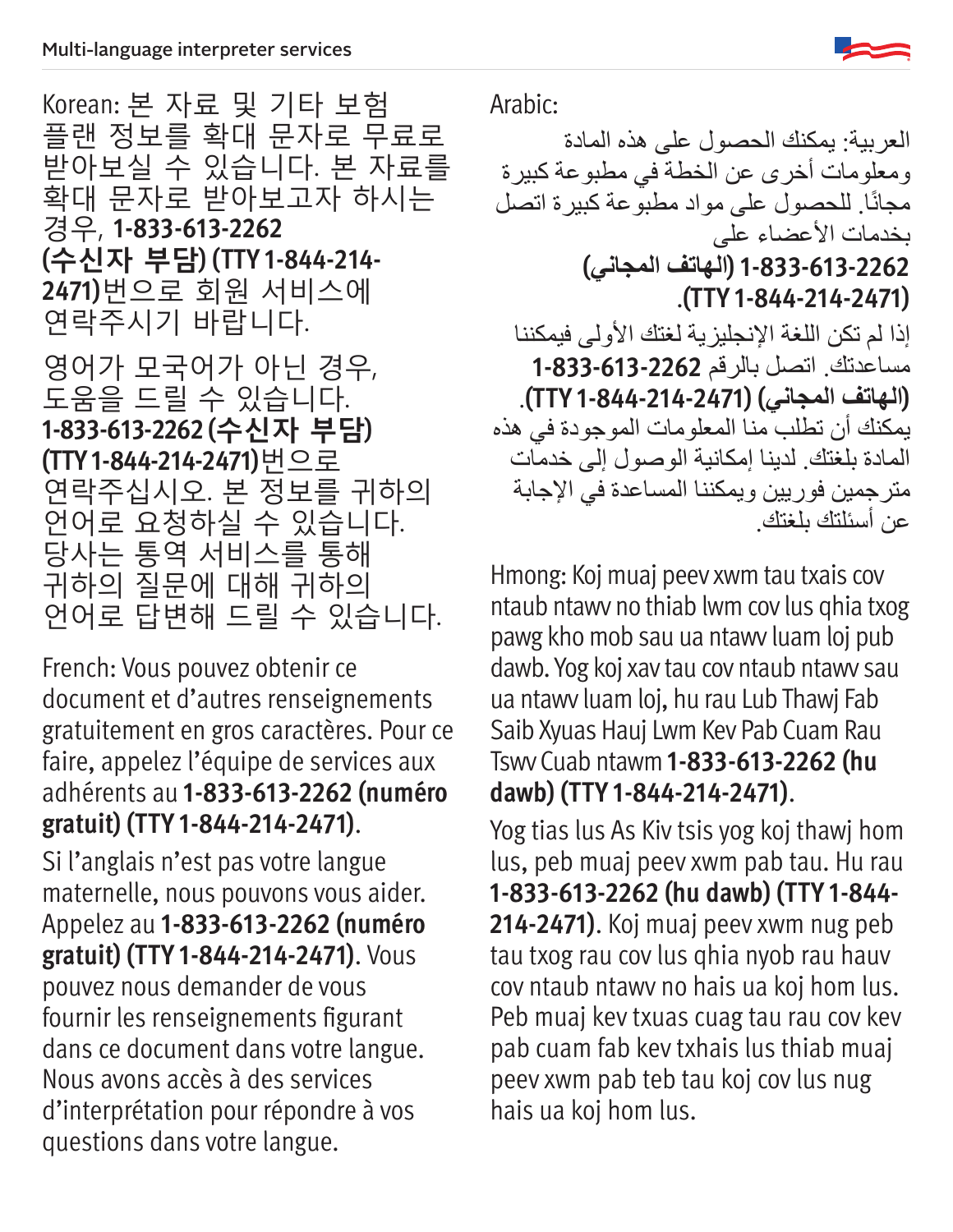Russian: Крупношрифтовые издания как данного материала, так и другой информации о страховом плане вы можете получить бесплатно. Чтобы получить экземпляр, напечатанный крупным шрифтом, обратитесь в отдел обслуживания участников плана по телефону **1-833-613-2262 (Бесплатный номер) (TTY 1-844-214-2471)**.

Если ваш родной язык не английский, мы можем помочь. Позвоните по телефону **1-833-613-2262 (Бесплатный номер) (TTY 1-844-214-2471)**. Вы можете попросить нас предоставить вам изложенную в данном документе информацию на вашем языке. Мы имеем доступ к услугам устных переводчиков и можем ответить на ваши вопросы на вашем родном языке.

Tagalog: Maaari mong makuha ang babasahing na ito at iba pang impormasyon sa plano sa malaking print nang libre. Upang makakuha ng mga babasahin sa malaking print, tumawag sa Member Services (Mga Serbisyo para sa Miyembro) sa **1-833-613- 2262 (walang bayad) (TTY 1-844-214-2471)**. Kung hindi mo unang wika ang Ingles, maaari kaming makatulong. Tumawag sa **1-833-613-2262 (walang bayad) (TTY 1-844-214-2471)**. Maaari kang humingi ng impormasyon sa amin sa babasahing ito sa iyong wika. Mayroon kaming access sa mga serbisyo ng tagapagsalin at maaaring tumulong sa pagsagot sa iyong mga katanungan sa iyong wika.

Gujarati: તમે આ સાહિત્ય અને યોજનાની અન્ય માહિતી વિના મૂલ્ય મોટી પ્રિન્ટમાં મેળવી શકો છો. મોટી પ્રિન્ટમાં સાહિત્ય મેળવવા માટે, મેમ્બર સર્વિસીસને અહીં કૉલ કરો **1-833-613- 2262 (toll free) (TTY 1-844-214-2471)**. જો ઇંગ્લીશ તમારી પ્રથમ ભાષા ન હોય, તો અમે મદદ કરી શકીએ છીએ. અહીં કૉલ કરો **1-833-613- 2262 (toll free) (TTY 1-844-214-2471)**. તમે આ પસ્ુતિકાની માહિતી તમારી ભાષામાં મેળવવા અમને પછી શકો ૂ છો. અમારી પાસે દુભાષિયા સેવાઓ ઉપલબ્ધ છે અને તમારી ભાષામાં તમારા પ્રશ્નોના જવાબ આપવામાં અમે મદદ કરી શકીએ છીએ.

Mon-Khmer: អ្នកអាចទទួលបានឯក សា្ថរនេះនងពីតមានគម្រោងផ្លេង្គេៗ ទ្រៀត្តជាអក្សរពុម្ពធដោយមិនគត់ថ្លៃ។ ដើម្បីទទួលបានឯកសារជាអក្សរពុម្ព ធ សូមហោទោកាន់សេវាកម្មសមាជក ់ តាាមរយៈៈលេខ **1-833-613-2262 (លេ�ខទូូរស័័ព្ទទហៅ�ៅដោ� យមិិនគិិតថ្លៃ�ៃ) (TTY 1-844-214-2471)**។

ប្រសនបេអុងគ្លេសមនមេនជាភាសា ់ ទីមួយរបស់អ្នក យើងអាចជួយ បាន។ សូមហៅទៅកានលេខ 1-833-613-2262 ់ **(លេ�ខទូូរស័័ព្ទទហៅ�ៅដោ� យមិិនគិិតថ្លៃ�ៃ) (TTY 1-844-214-2471)**។ អ្ននកអាាចស្នើើសុំំ យើងខ្ញុំនូវពត៌មាននៅក្នុងឯកសារនេះ ជាតាសារបសូអ្នក។ យេងមានសទ្ធចូល ិ ប្រើសេវាបកុប្រែ និងអាចជួយអ្នកឆ្លើយ ស័ណូររបស់អ្នកជាភាសារបស់អ្នក ។